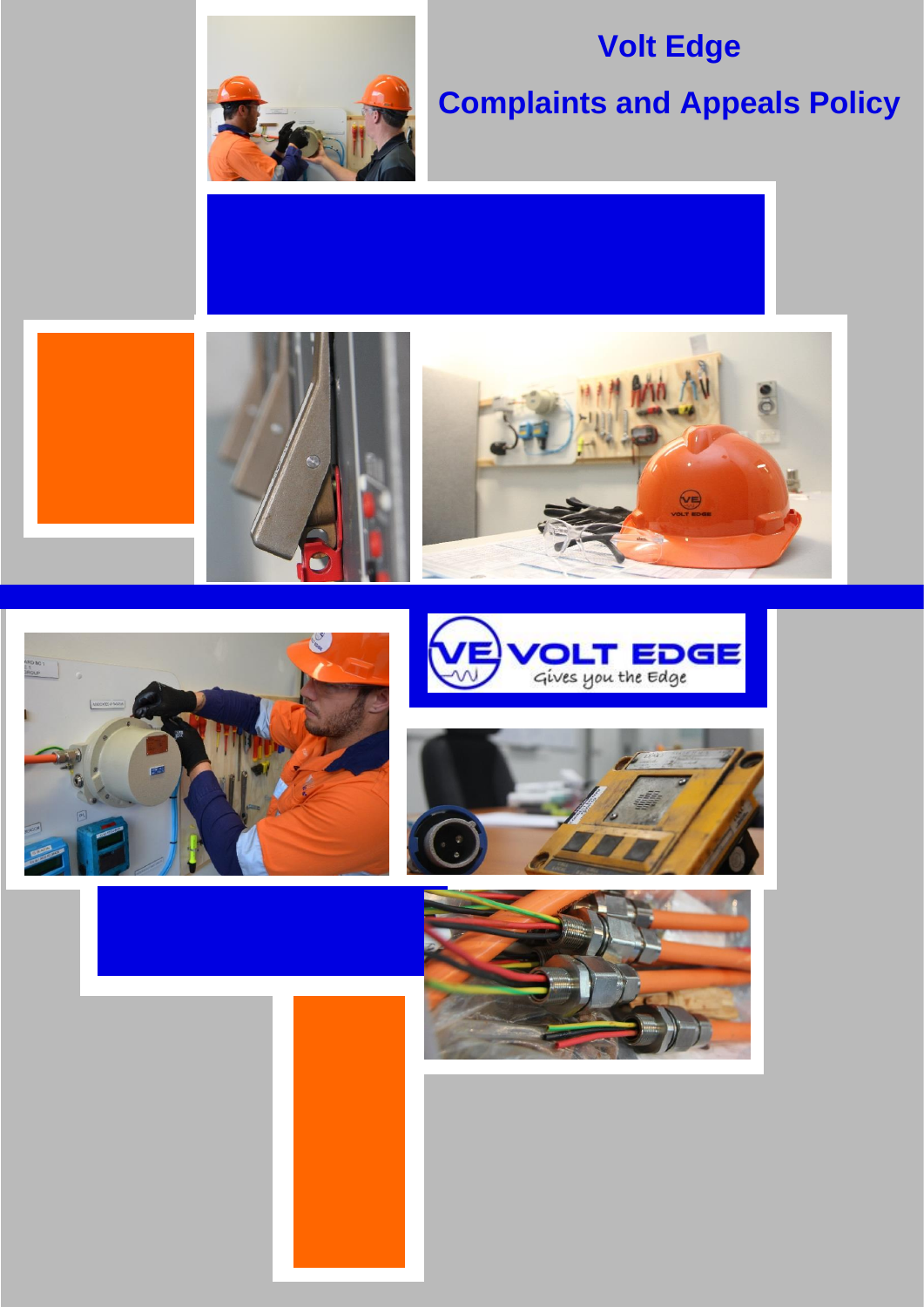## **Volt Edge will act on each substantiated complaint.**

#### Complaints Mechanism

- 1. Volt Edge ensures that all students will have access to a fair and equitable process for dealing with complaints and will provide an avenue for students to appeal against such decisions, which affect the student's progress.
- 2. Every effort will be made by Volt Edge to resolve the student's complaints. To this end, the Training Manager is the person to refer complaints to.
- 3. Should a student have a complaint they should first bring this to the attention of their trainer. If the issue has not been dealt with to their satisfaction, the next step is to lodge a Complaints and Appeals Form - Form in writing with the Training Manager who will contact the student within twenty-four hours, (form is available from our website or alternatively requested from our Training Team).
- 4. Where complaints cannot be resolved internally, Volt Edge will provide an outside independent person to review the case.

#### **Policy**

All prospective course students have access to the Complaints Policy and Procedure document on our website.

All disputes or complaints will be handled professionally and confidentially in order to achieve a satisfactory resolution.

All parties will have a clear understanding of the steps involved in the complaints procedure, course students will be provided with details of external authorities they may approach, if required.

All complaints will be managed fairly and equitably and as efficiently as possible.

All complaints, appeals and outcomes will be documented in writing and the student will be given the result of outcome in writing.

Volt Edge will attempt to investigate and resolve any complaints fairly and equitably within fourteen (14) working days.

A Corrective Action Record - Form (CAR) will be raised (to minimise future recurrence) and filed in the Quality Compliance folder for future reference.

### **Procedures**

Students may raise any matters of concern relating to training delivery and assessment, the quality of the learning, course amenities, discrimination, sexual harassment and other issues that may arise.

The policy provides an avenue for most complaints to be addressed. However, in some cases alternative measures may need to be explored.

Students who feel they may have been unfairly treated or have not been given the full training that they expected, may follow the procedures listed below.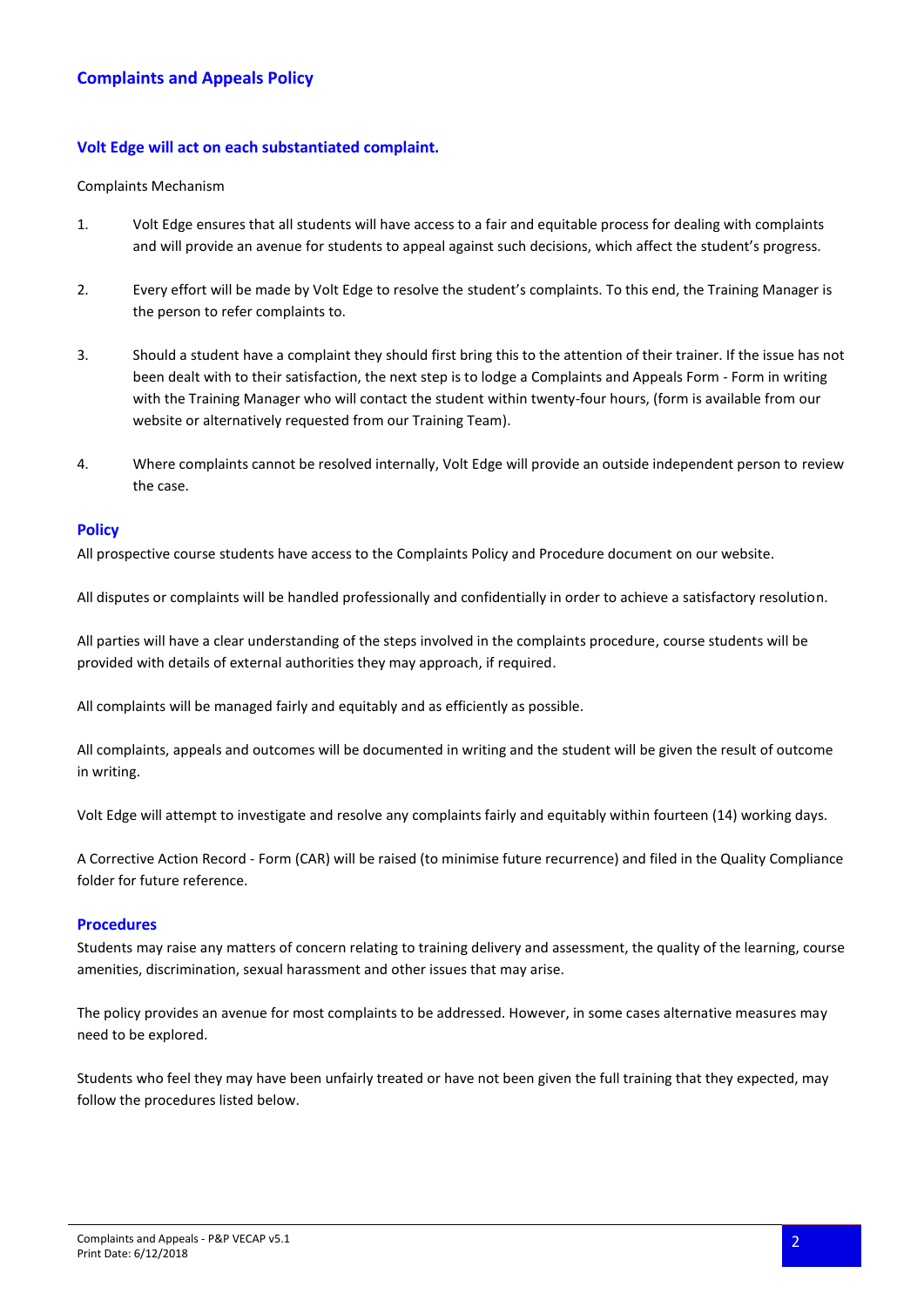## **Training related matters and appeals**

Discuss the matter with your Trainer. If not satisfied the course student may then:

- Have the matter referred to the Training Manager for consideration. The student must send a letter or email to Volt Edge addressed to the Training Manager. Ensuring that they provide sufficient details about themselves and the course, and the circumstances surrounding the complaints. The Training Manager will discuss the circumstances with the Trainer and contact the student with the result within ten (10) working days of receipt of appeal. (An opportunity to formally present his or her case and a written statement of the appeal outcome, including reasons for the decision will be documented and provided)
- Where a complaint cannot be resolved through discussion and conciliation, we acknowledge the need for an appropriate external and independent agent to mediate between the parties. Volt Edge will contract such a person as and when required. Costs for an independent agent will be equally shared by both parties.
- If the student is still dissatisfied with the outcome, they may lodge a complaint with the Australian Skills Quality Authority (ASQA).

### **Assessment related matters**

If you are advised that a Unit is Not Competent, but you believe that:

- You genuinely do have the required degree of competency
- That you have provided reasonable proof of this to Volt Edge

Then you may query or appeal that result.

The process is quite simple, and is allowed by Volt Edge to ensure that all s students are fully satisfied with the fairness and accuracy of our assessment processes.

Discuss the matter with the Trainer. If not satisfied the course student may then:

- Have the matter referred to the Training Manager/ Director for consideration. The student must send a letter or email to Volt Edge addressed to the Training Manager. Ensure that you provide sufficient details about yourself and your course, and the circumstances. You will need to explain why you feel the Not Competent result is not appropriate, and also send a copy of your original Assessment Task. The Training Manager will have the Assessment Task reviewed by another Trainer and contact you with the result within ten (10) working days of receipt of your appeal. (An opportunity to formally present his or her case and a written statement of the appeal outcome, including reasons for the decision will be documented and provided.)
- Where a complaint cannot be resolved through discussion and conciliation, we acknowledge the need for an appropriate external and independent agent to mediate between the parties. Volt Edge will contract such a person as and when required

Volt Edge will encourage the parties to approach a complaint with an open view and to attempt to resolve problems through discussion and conciliation.

The matter may be resolved by:

- Granting the appeal,
- Rejecting the appeal
- Referring the matter to an independent external assessor for resolution
- A written statement of the appeal outcome including reasons for the decision will be documented and provided